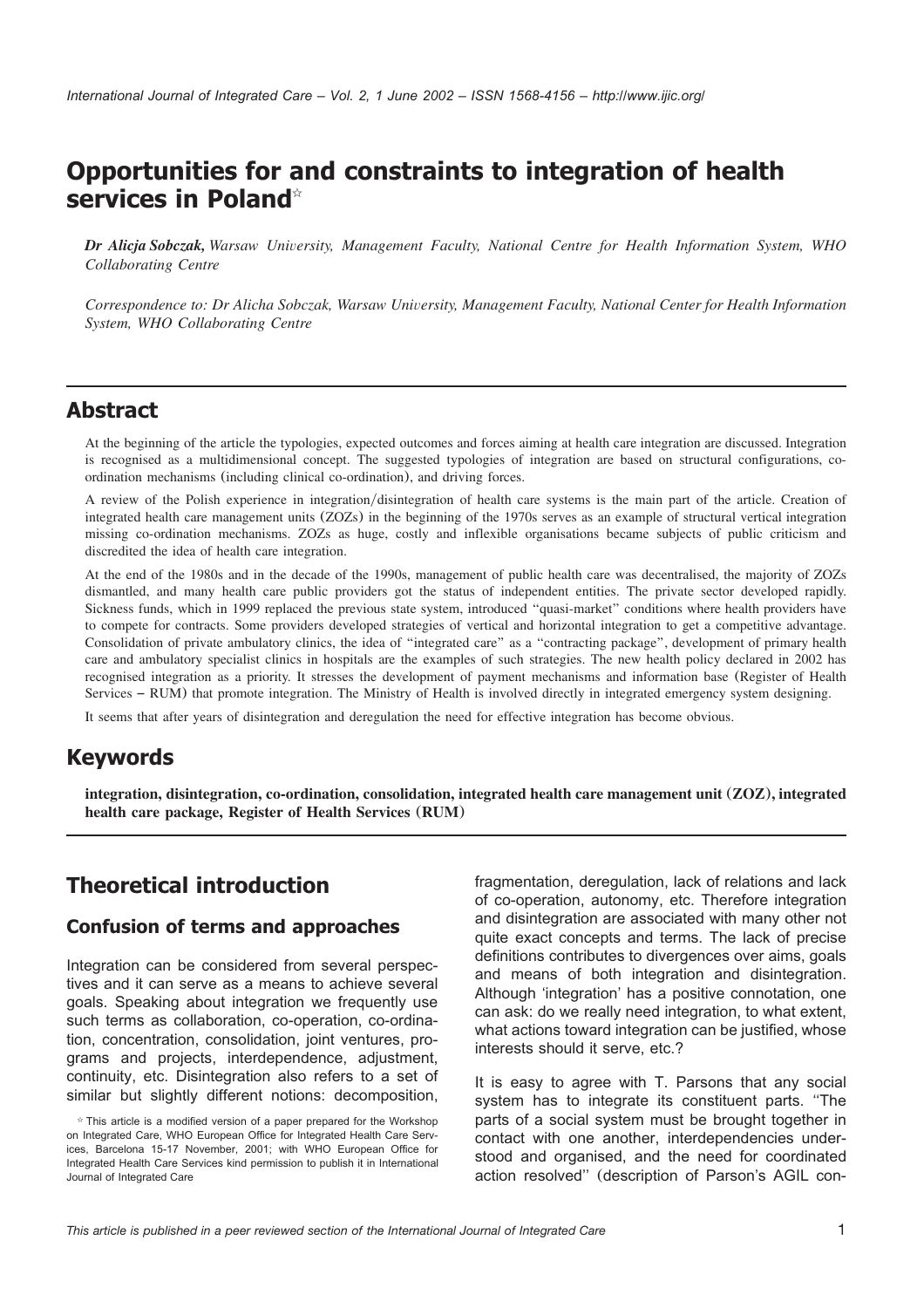cept in:) [[7](#page-8-0)]. However, this general thesis does not point out the right degree of integration, nor the appropriate approaches and the methods for achieving it. The same author distinguished three basic "structuring" principles/forces forming complex systems  $[9]$  $[9]$  $[9]$ :

- bureaucracy,
- market,
- associations.

Bureaucracy stresses centralisation of power and unification of solutions as the easiest organisational devices for obtaining integration. Markets rely on free flow of capital, labour, goods and services by which demand meets supply. The market players want to satisfy their own particular needs. In market context integration is seen as a means to achieve better competitive advantage and economic gains. Associations are focused on promoting professional standards and values (effectiveness and quality of work, improvement of products/services, positive influence on the lives of others) as well as on securing professional interests (providing professional contacts, running conferences, developing skills, lobbying governments, improving job conditions, getting certificates and licences, etc.)  $[6]$  $[6]$  $[6]$ . Integration promoted by health professionals is oriented on patients' needs (easy access to health care and continuity of care, the best possible results of treatment, quick clinical information flow, satisfaction) as well as on extending professional knowledge, improving professional skills, and creating job arrangements and technology that enhance health gains.

All three forces play an important role but there is no answer to what extent we should submit health care integration to strict bureaucratic regulations, how much we can rely on market ''invisible'' mechanisms, and how much on professional values, standards and attitudes.

### **Desired outcomes and types of health care integration**

There are at least three desired outcomes to be achieved through health care integration:

- cost control or expenditure regulation,
- increase in health provision efficiency,
- implementation of new patterns of health services, shifts in continuum of health care, i.e. improving patients satisfaction as well as quality of services and health gains.

The other goals for which integration may serve as means are a development of new technologies and an attempt to serve new needs in new ways.

In the economic literature there is a common distinction between vertical and horizontal integration. While vertical integration means creation of complex systems linking resources, production/provision, distribution and after-sales service, horizontal integration refers to concentration of many individual enterprises into one production/provision system. "In health care, vertical integration commonly refers to the ability of one provider system (i.e. owner or controlling entity) to provide all levels and intensities of service to patients and health care consumers from a geographically contiguous region when these clients present themselves to that system"  $[1]$  $[1]$  $[1]$ . There is also another meaning of vertical integration of health services – a link between production function and the sales function.... ''Health maintenance organizations (HMOs), independent practitioner associations (IPAs), and preferred provider organizations (PPOs)... all of them shared one common theme: They integrated the producers of health care services, physicians and hospitals, with the health insurance policies that sold the producers' services" [[3](#page-8-0)]. Horizontal integration is enlargement of size and activity scope of a sector through acquisition or other forms of cooperation (cooperative chains) with the providers offering similar kind and range of services. ''Lately, the horizontal integration, which dominated health care (in USA) during the 1970s, appears to be waning in popularity''  $[2]$  $[2]$  $[2]$ .

Vertical as well as horizontal integration may allow:

- economies of scale effect,
- low cost of health services offered to buyers (public fund holders, private health insurance companies and individual patients),
- increased health care staff and resources flexibility,
- better services convenience for patients
- focus on service quality and patient satisfaction,<br>focus on health provision efficiency and
- focus on health provision effectiveness.

With reference to the above typology we may distinguish structural and functional integration. The first one means creation of big and complex organisations or inter-organisational systems, which consist of many different parts and are able to perform various tasks. Structural integration may be reached not only under a single ownership and under one organisational/ structural umbrella but also by many forms of interorganisational interdependence, among them: joint ventures, partnerships, formal contracts, affiliation agreements, etc. [[1](#page-8-0)]. However, putting together different elements is not enough to obtain a smooth performance and desirable results. We need to make these parts work together and achieve synergy. Func-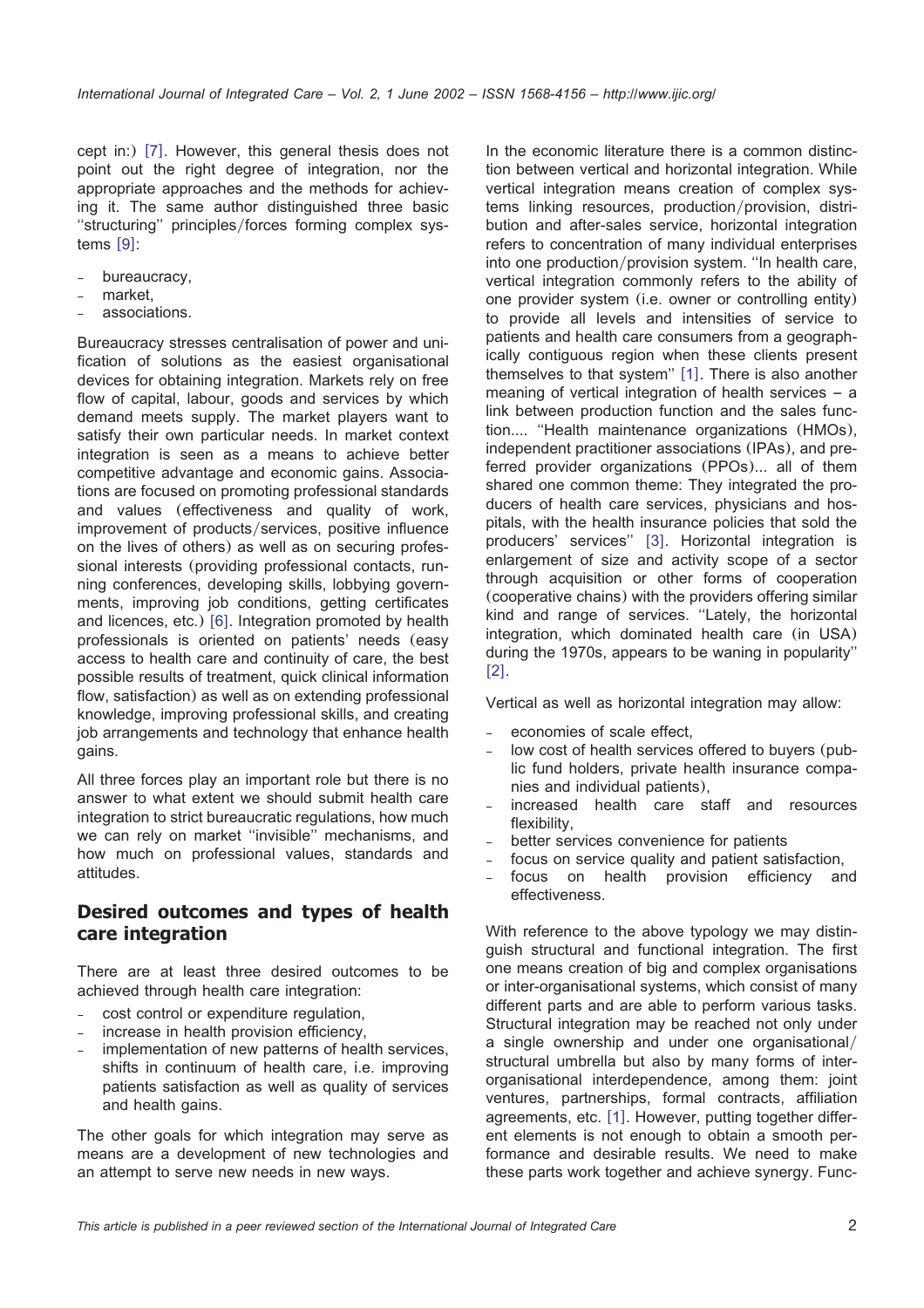tional integration requires co-ordination of activities/ functions within a single complex organisation as well as within a network of organisations. Within a single organisation and in inter-organisational networks functional integration requires a set of co-ordinating mechanisms and devices such as  $[1]$  $[1]$  $[1]$ :

– programme management,

- liaison roles to link departments,
- co-ordinating committees,
- shared plans and budgets,
- shared medical standards, administrative policies and procedures,
- clinical co-ordinators,
- integrated clinical and financial data,
- communication systems,
- case management,
- interdisciplinary teams,
- training programmes, involving different medical professionals,
- quality monitoring and assurance projects,
- clear patient information and referral programme, etc.

The general conclusion is that integration may occur in different complex structural configurations and must be supported by various co-ordination mechanisms that link the parts and prevent them from concentrating on their own particular interests.

Health care integration may be beneficial to patients and health care providers. Therefore, taking under consideration on whose interests it is oriented, we can distinguish:

- clinical integration oriented on patients' gains,
- organisational integration oriented on health care providers' prosperity.

Both types of integration should be linked and should empower each other. In the list above clinical mechanisms for patient care integration as well as organisational (administrative) integration devices are included. They need to be applied together to achieve both organisational and clinical integration.

The ideal situation occurs when health providers offering integrated services become more effective, efficient and achieve sustainable financial gains. Very much depends on regulation. Inappropriate rules and incentives may ruin such empowerment and set clinical integration against organisational integration. For this reason the role of government and purchasers who design and apply regulation rules and mechanisms is so crucial for integration/disintegration issues.

To avoid confusion it has to be stressed again that the distinguished types of integration should not be

perceived in opposition. On the contrary, the bigger structures we create the more functional integration is needed, including mechanisms for both organisational and clinical integration.

To sum up we distinguish:

- a) structural integration, i.e. creation of complex organisations or inter-organisational networks in vertical or horizontal configuration,
- b) functional integration, i.e. co-ordination of clinical activities which contribute directly to effectiveness of health care and health gains as well as organisational/managerial actions which link different subsystems and contribute to organisational productivity and prosperity.

Three main forces aiming at health care integration:

- health care professionals,
- managers/administrators of health care organisations/providers,
- governments and other institutions regulating health care systems,

may also serve as criteria for distinguishing the types of health care integration processes.

This way the typologies of health care integration are developed in three main dimensions:

- structures.
- co-ordination mechanisms,
- driving forces.

Each one of the above dimensions can be subdivided according to the other criteria. For example structural vertical integration can include the whole range of health care referral levels or only some of them. Regulations can shape directly the structures and activities of health care providers or establish general requirements/conditions to be met by providers in their own way, etc.

Such a holistic approach seems to be helpful in identifying the types of integration, which take place in health care systems. Furthermore, it helps to realise what is (was) missing and why a certain case of integration does (did) not bring desirable results.

The complexity of any health care system and so many conditions influencing integration make it very difficult to achieve and sustain.

# **A review of Polish experience in health system integration/disintegration**

Health care reforms have a long tradition in Poland. After ''...the first set of reforms aimed to develop free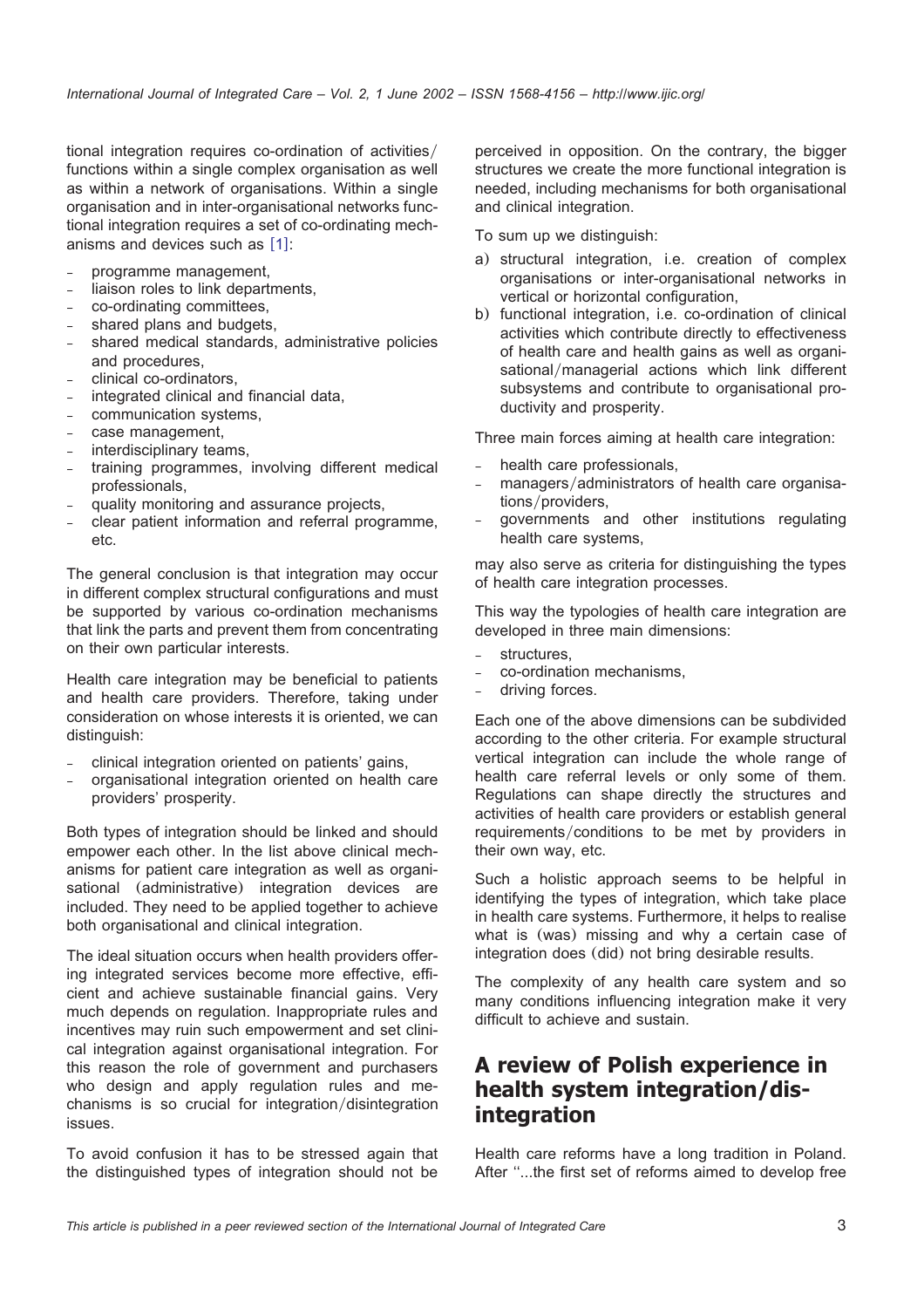and universal public health care.... The second set of reforms aimed to bring together comprehensive health and social services in each district"  $[4]$  $[4]$  $[4]$ . Strong trends toward decentralisation and diversification of providers occurred in the end of the 1980s and in the 1990s. ''Quasi-market'' conditions, set up in the middle of the 1990s for a limited number of independent public health care providers, became universal under the compulsory health insurance from 1999.

In the text below integration/disintegration processes and arrangements are discussed in the background of the reforms.

### **Back to the 1970s—Integrated Health Care Management Units (Zespoly Opieki** { **Zdrowotnej-ZOZs) and lessons from structural integration of health services in Poland**

In the period of so-called ''real socialism'' the importance of integration and planned co-ordinated activities was stressed in every socio-economic domain, including health care. Creation of complex organisations was easy to do and the ideology lying behind structural consolidation was very convincing. In 1973 the government started health care reform, which can serve as an excellent illustration of a vertical structural integration without necessary co-ordination mecha-nisms [[11](#page-9-0)]. So called ZOZs, i.e. Integrated Health Care Management Units, consisted of many providers of health and social services, including hospital(s) of first referral level, ambulatory clinics, diagnostic centres, emergency station, community nurses, social assistance units, etc., previously acting as independent budgetary units. ZOZs served a population of 50,000–250,000 inhabitants. The reformers underlined that creation of such complex organisations (still being state-owned budgetary units) would bring advantages as follows:

- improving efficiency by concentration of administrative and auxiliary staff and achieving ''economy of scale'' effect for functions like finance, personnel, supply, maintenance etc.,
- savings by avoiding duplication of medical tests,
- smooth ''flow'' of patients between outpatient and inpatient health care providers,
- co-operation of ambulatory and hospital care, including exchange of doctors,
- integration of health and social services.

What sounds good in theory does not always happen in practice. The results were undesirable and unexpected:

development of a huge management structure (deputy directors for primary health care, specialist health care and social assistance, personnel, administration, investment, etc.), with their administrative staff and many hierarchical levels in separate functional areas,

- duplication of patients files in primary health care, specialist ambulatory care and hospital,
- repetition of tests,
- maintained barriers for patients between primary health care and specialist care,
- no real connections between health and social assistance,
- limited exchange between doctors from ambulatory clinics and hospital,
- a slowdown of activities and lack of elasticity of administration and auxiliary services caused by their concentration and long distances to some providers.

It was evident that structural consolidation itself, imposed by central administration, without corresponding co-ordination mechanisms, brought more harm than profit. Lack of integrated clinical information systems, lack of procedures aimed toward integration of services, financing the activities according to strict budgetary rules within separate paragraphs which could not be combined, etc. resulted in a total failure: huge, inflexible, costly and functionally disintegrated organisation.

#### **The transition period of the 1990s toward differentiation and disintegration**

A strong tension to dismantle ZOZs, which occurred in 1989, as a spontaneous response to the situation described above, led to disintegration of ZOZs, especially in big cities and urbanised areas. Hospitals separated themselves from ambulatory clinics. Social care, under separate administration, lost its links with health care. Traditionally integrated ZOZs (without social care component) remained in rural areas, relatively poor in terms of medical staff and infrastructure, where one first referral level hospital was dominant.

Until 1999 the public health sector in Poland retained its state character: it was financed mainly from state budget and most of the providers had the status of budgetary units. In the second half of the decade several interesting processes were initiated, which changed the health system a lot. Firstly, public providers started to change their formal status to so-called ''independent public health care providers'', i.e. they lost their budgetary status. Independence meant much more autonomy for the management over number, structure and remuneration of staff, internal organisational structure, finance, scope of activity and (to a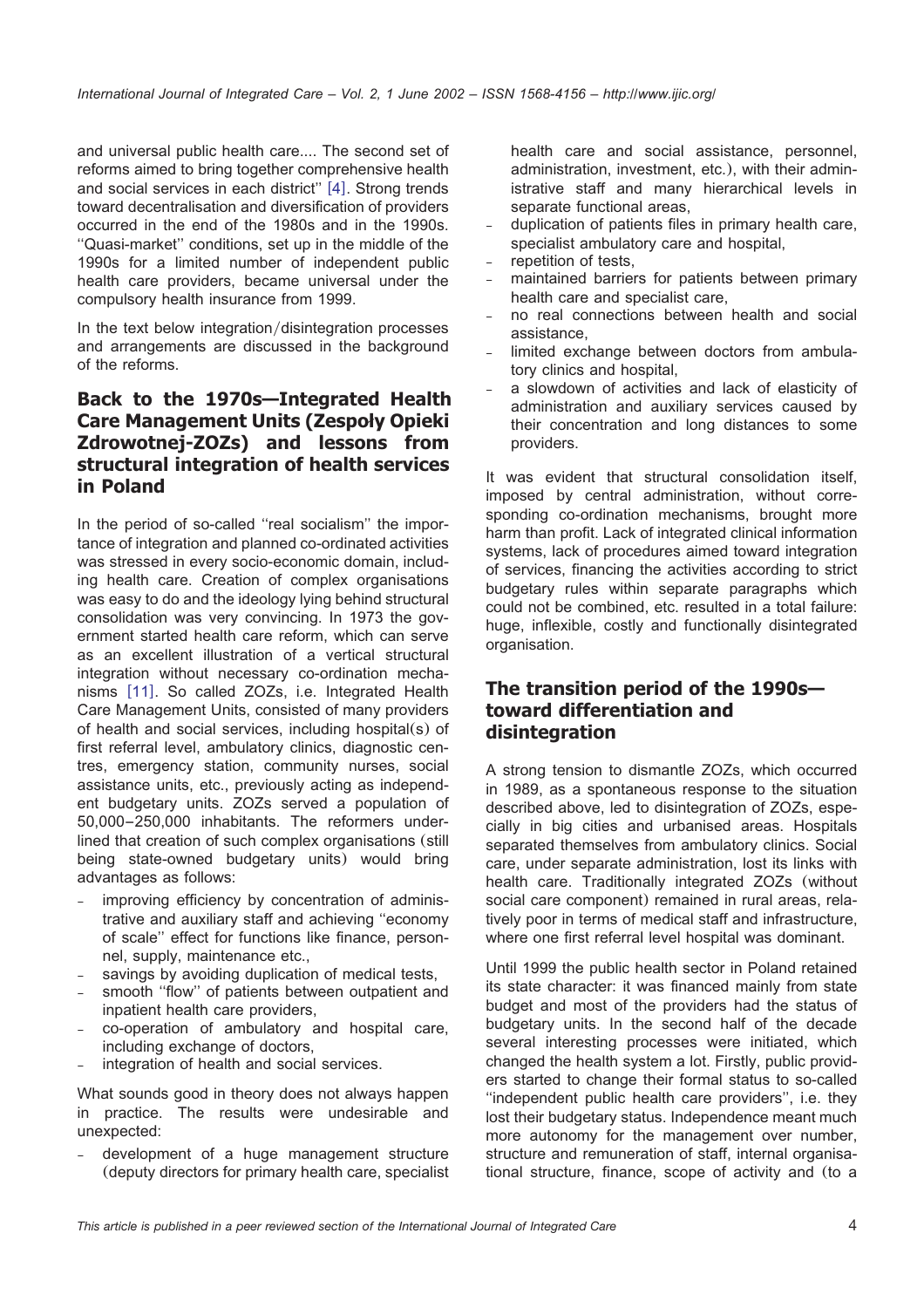certain degree) even over property, but it also transformed the way of financing from safe stable budgetary donations to yearly negotiated contracts between providers and state/local authorities—public money holders. At the same time the private sector in the health system arose: many relatively small private ambulatory clinics and diagnostic centres as well as some specialist hospitals were established. Many public ambulatory clinics but only a few public hospitals were privatised. All these processes took place in a certain political and social ambience stressing the need for replacement of the state health care model by a statuary health insurance model. For medical professions and many politicians, as well as for the public, this reform was the only way for a fast and effective health system improvement. The first version of Universal Health Insurance Act of February 1997 was changed after the Parliament election by the new right-wing government in 1998. The new model was introduced in January of 1999.

The decade of the 1990s generally can be viewed as the period of disintegration of health care resulting from the trends—described above—towards the winding up of ZOZs and the development of a private sector. More differentiated providers have been established in the public as well as in the private health sector and most of them showed strong tensions to function independently.

## **Information base for health care coordination**

At the same time we can observe some initiatives from health care managers at local levels toward integration of health services. An especially significant foundation for integration was the creation of so-called RUM (Register of Medical Services) information system  $[5]$  $[5]$  $[5]$ . This system was invented in 1993 in a traditional rural ZOZ in Czarnkow and served as an ´ information base for managing an integrated health system, consisting of primary health care, specialist ambulatory care, first referral level hospital care, and emergency and community health services for a population of circa 60, 000 inhabitants. The managers of this system were able to get out of traditional budgetary rules, dividing financial resources between different health care providers. They got a global budget for all types of activities covered by the system. The RUM registered every health service and allowed analysis of services provision by patients, providers, administrative units (communities), etc. It also gave information on cost of health provision at every point. A strong position of primary health care doctors, acting as ''gate-keepers'' (about 25 phc doctors), facilitated control over access and effectiveness of all elements separately and the whole integrated health system. The system remained integrated despite privatisation of specialist ambulatory care and finally primary care. The logic of its functioning was very similar to the idea of American MHO.

Spreading out the idea of RUM by the Ministry of Health Ordinance did not bring desirable results. In a configuration of many independent providers where there was no management centre for co-ordination and integration nor any consolidated financial resources for integrated health care, RUM documentation brought only more confusion. But in traditional ZOZs the idea was developed and constantly improved. Paper documents were replaced by chip cards. Some sickness funds are also interested in introducing a comprehensive information system showing all the health services done by providers. Last summer every person insured in Regional Silesian Sickness Fund got a chip card.

### **Reasons for and symptoms of integration of health services and/or health providers under universal health insurance system**

As mentioned above, a new health insurance system was introduced in the beginning of 1999. By the end of 1998 all public providers were forced to change their status from budgetary units into independent public health institutions (providers) otherwise they could not be able to contract health services with newly created sickness funds (16 regional sickness funds and 1 sickness fund for army and police), which became main public money holders. The state budget (through the Ministry of Health budget) remained responsible for contracting highly specialised medical procedures. The mechanism of financing changed dramatically: budgetary donations for public health providers were replaced by contracts for health services with independent public or private providers. Health care providers had to compete for contracts. The number and prices of services, and other contract conditions were established during negotiations between cash and every provider separately. Only in the first year of the new system sickness funds were obliged to contract with every applying provider (under certain conditions), but often contracts imposed by a cash were unsatisfactory for a provider. In the next years the funds could simply refuse to contract all or chosen health services with a certain public or private provider due to over provision of health services, high prices or poor quality/access standards, etc.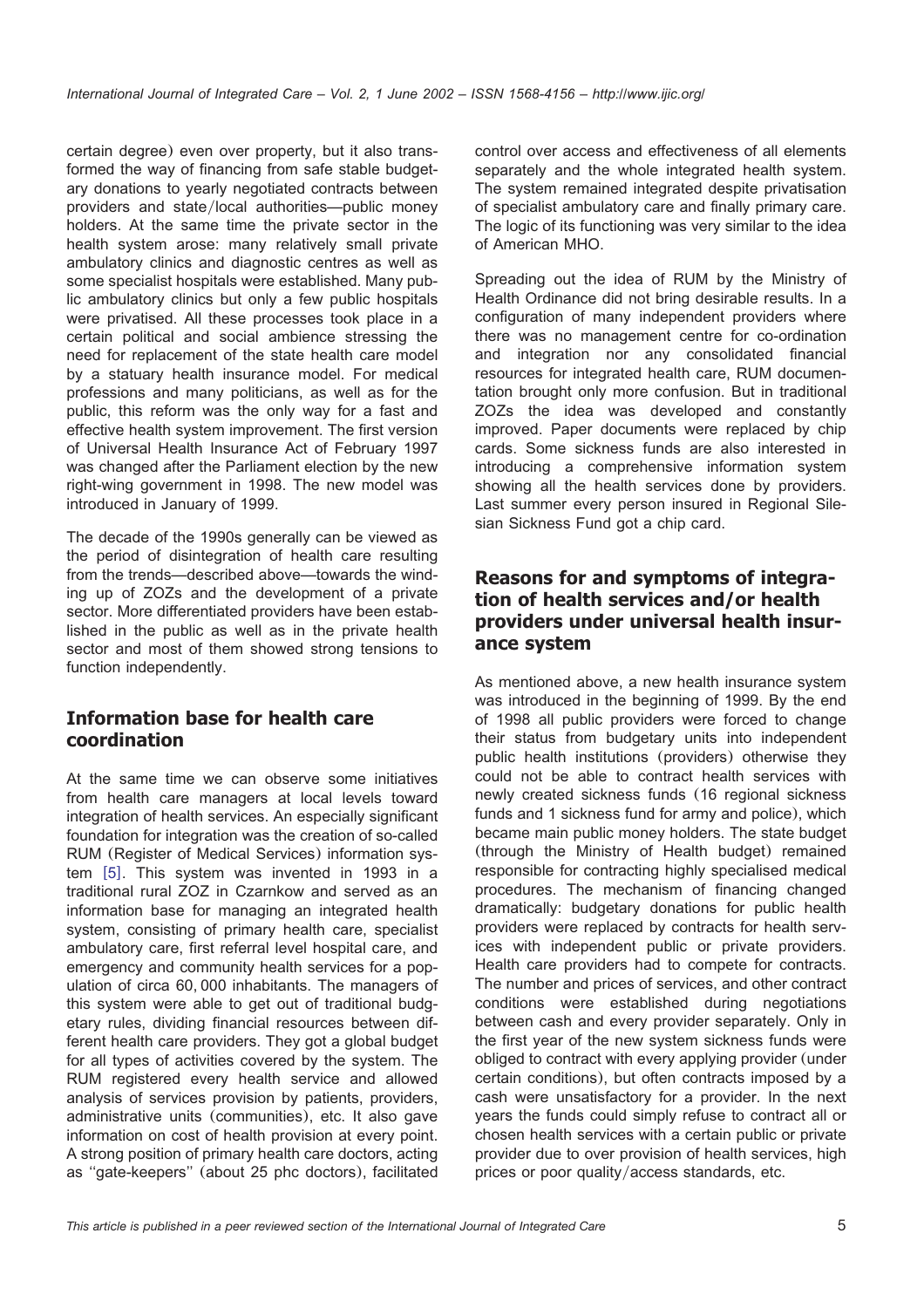#### **Integration of health providers as a response to new ''quasi-market'' conditions**

The regional sickness fund as the only purchaser in the region, lack of universal regulation of prices, lack of the appropriate financing mechanisms, separate negotiations with providers, limited health insurance resources, significantly weaken the position of health services providers, who try to strengthen their power by different means. Application of these means may lead to health care integration. Even by the end of 1998 some of the independent public hospitals included primary health services and emergency units in the range of their activities because they wanted to attract patients offering them a whole set of services. This way they obtained contracts for emergency, primary and specialist care, and also multiplied resources and spread out financial risk covering many areas of activity. This was a smart move, because patients appreciated a provider who guaranteed continuity of health care and high standards of diagnostic services. After opting out to small private clinics we can observe patients come back to big public providers.

Deteriorating financial condition of health insurance and a need for protection induces sometimes agreements between providers. For example in Warsaw 6 big public ZOZs integrating primary, specialist ambulatory, diagnostic and community health services, serving about 150,000 inhabitants each, in autumn 2000 set the agreement on co-operation in negotiating profitable contracts to guarantee themselves similar prices and scope of activity.

#### **An idea of ''integrated health care'' as a ''contracting package''**

In big cities some ideas of offering ''integrated health service'' have recently emerged. This idea was invented by the managers of one big public ZOZ in Warsaw, providing outpatient care—primary and specialist, community care and palliative care together with the manager of a big hospital (the authors: U. Rogalska, M. Stachurska-Turos, J. Rosłon-"Integrated health care'', project design – in progress, MBA in Health Care, L. Kozminski Higher School of Business and ´ Management, Warsaw 2001). As it was mentioned above, under the new health insurance system sickness funds contract individually with health providers a specific set of services: primary health care, specialist ambulatory care, emergency, hospital care by different wards and referral levels, etc, using different payment mechanisms and different prices. Diagnostic services, which are important cost-carriers for all these types of health care, are not paid separately. Despite the ideology of rationalisation the whole treatment process is not fully controlled, many procedures, mainly diagnostic, are repeated by different providers, generating the rise of global health care cost not related with the quality of care. Integrated health, including primary health, specialist ambulatory services, hospital care as one complex, combines financial responsibility together with quality control. This kind of integration allows:

- avoiding of duplication of some organisational units and staff (administration, labs, transportation, specialist ambulatory units),
- flexible allocation of financial resources for the whole treatment process,
- decreasing cost of treatment, better use of resources and infrastructure,
- standardisation of treatment processes.

For the authors of this idea, proposing the new ''product'' called ''integrated health care'' should be profitable for all sides:

- providers included in the integrated system—by pulling together all the resources for health care and getting more possibilities for rationalisation and savings,
- patients—by better access, elimination of tests/ visits repetition,
- sickness funds--by simplification of contracting process, avoiding double payments and cost inflation,
- health system as a whole—by cost control, better access of patients and improved quality of health.

The idea is not fully elaborated now, but the offer of ''integrated health care'' is being prepared for next year's contract negotiation with Mazovia Sickness Fund. The integrated health system should be paid by per capita mechanism.

It represents a vertical integration in a network of autonomous health care providers and stresses wellbalanced interests of providers, purchasers and patients.

#### **Consolidation of private ambulatory clinics**

For the last five years the number of private ambulatory clinics has been growing rapidly. In the middle of the year 2001, 10,664 ambulatory clinics out of all 13,000 were private. The consolidation process started last year  $[13]$  $[13]$  $[13]$ . In autumn 2000 the twenty best clinics in Poland, together with 80 other co-operating clinics, established Medical Centres Consortium (KCM). The aim of this consolidation was to give patients opportunities for high-quality treatment at the same prices throughout the country. All the clinics included in the system use the same logo, tend to establish the same prices and integrated information system. Such integration allows decreasing of cost in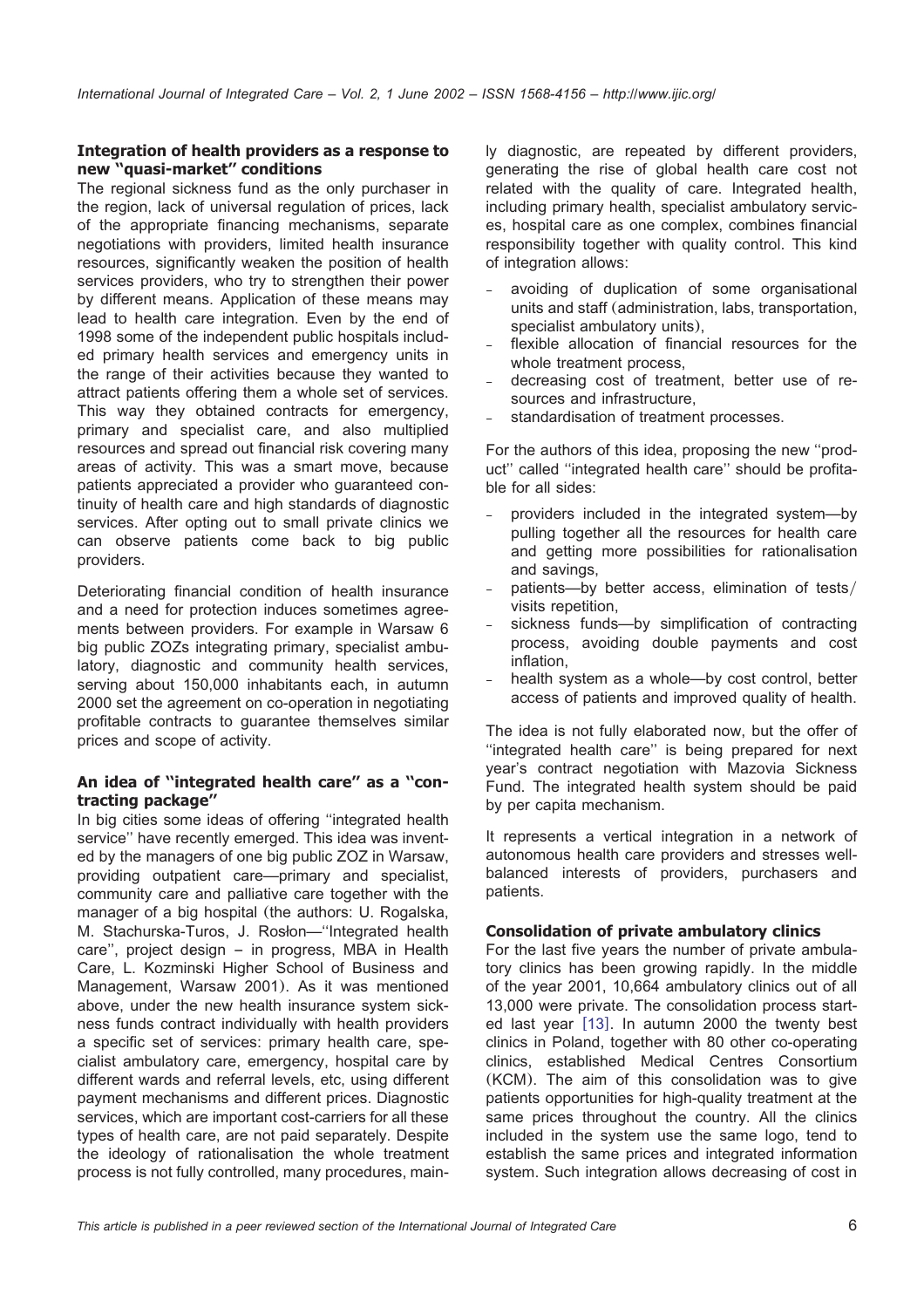the whole system by strengthening the position of the Consortium against suppliers. It also creates an opportunity for rational allocation of medical equipment and staff, for example by grouping the most expensive diagnostic equipment in one place. This is the way the private health sector is going to prepare itself for future conditions: foreign competition and legal framework allowing private health insurance in Poland. There are some predictions that the consolidation process in the private sector, which has already started, will lead to the situation that only a few consolidated groups of clinics will operate on the market.

Consolidation of private ambulatory clinics is a good example of horizontal integration driven by market forces.

### **Future changes in the Polish health system and their influence on health care integration**

The New Polish social-democratic government is going to introduce some major changes in the health sector. In the election program the winning coalition— Union of Democratic Left-wing and Labour Union claimed for:

- replacement of 17 sickness funds by one health insurance fund with 16 branches (one for each voivodship),
- involvement of local authorities and administration —owners of public health providers—in managing and financing health services,
- continuous improvement of contracts for health services, especially payment mechanisms.

These were the main strategic directions for changes. How the planned changes will affect integration?

In the government's document ''National Health Care. The Strategic Directions of the Ministry of Health for the Years 2002–2003'' we can find several specific arrangements relating directly or indirectly to the integration issue. ''Functional or structural integration of providers will be preferred, [...] and will allow to offer a complex health services package for big populations"  $[8]$  $[8]$  $[8]$ . The authors especially advocate integration of primary health care, ambulatory specialist care, health promotion, prophylactics and home care. A special task force will elaborate purchasing methods for those areas of care. ''Night health assistance'' (between 8 p.m. and 8 a.m.), in forms of doctors or outpatient clinics ''on duty'' and home visits, will belong to the primary health care. ''Night health assistance'' together with hospitals of two referral levels will be included into so-called integrated medical emergency services. The emergency information centre will be in the core of this system, taking responsibility for ''allocation'' of patients in need either of ''night assistance'' or of emergency ambulance. In case of ''a life threat'' a patient will be transferred to a hospital emergency department or directly to a specialist referral centre. There will be 270 hospital emergency departments in Poland by the end of 2005. Up to now there are 110. The set of specialist referral centres for treating the most complicated cases will be established. These changes relate directly to clinical integration improvement by creating organisational interdependencies as well as clinical rules and standards.

Other changes may influence indirectly both types of integration by developing a comprehensive information system, supporting health needs-oriented local plans and extending comprehensive health programmes.

The Ministry of Health advocate development of RUM (Register of Medical Services) at local levels as well as at the central level. The unified rules for medical data collecting, transferring and processing are needed for integration of the local systems into the central database. RUM, by registering in electronic form the data on demography, health services provision (including consumption of pharmaceuticals) and costs, will serve many subjects and purposes by giving:

- full health records for patients.
- information necessary for elaborating health needs assessments and plans by local authorities,
- identification of patients, easy access to patients' records and easy transfer of these records for health providers,
- information on number, cost and quality of services provided for sickness funds/national health fund which facilitate monitoring of contracts, more effective control over health care provision and costs,
- complex information of health provision and its cost as well as demographic and epidemiological situation of the entire population for the Ministry of Health which gives good arguments for health policy aims and goals.

Local authorities will be responsible for the preparation of the health needs' plans. The involvement of local authorities as the third part of the health planning process should provide a broader and more population-oriented perspective. Therefore the opportunity for long-term cost/effective contracts arise. Local authorities should also stress continuity of care from patients perspective.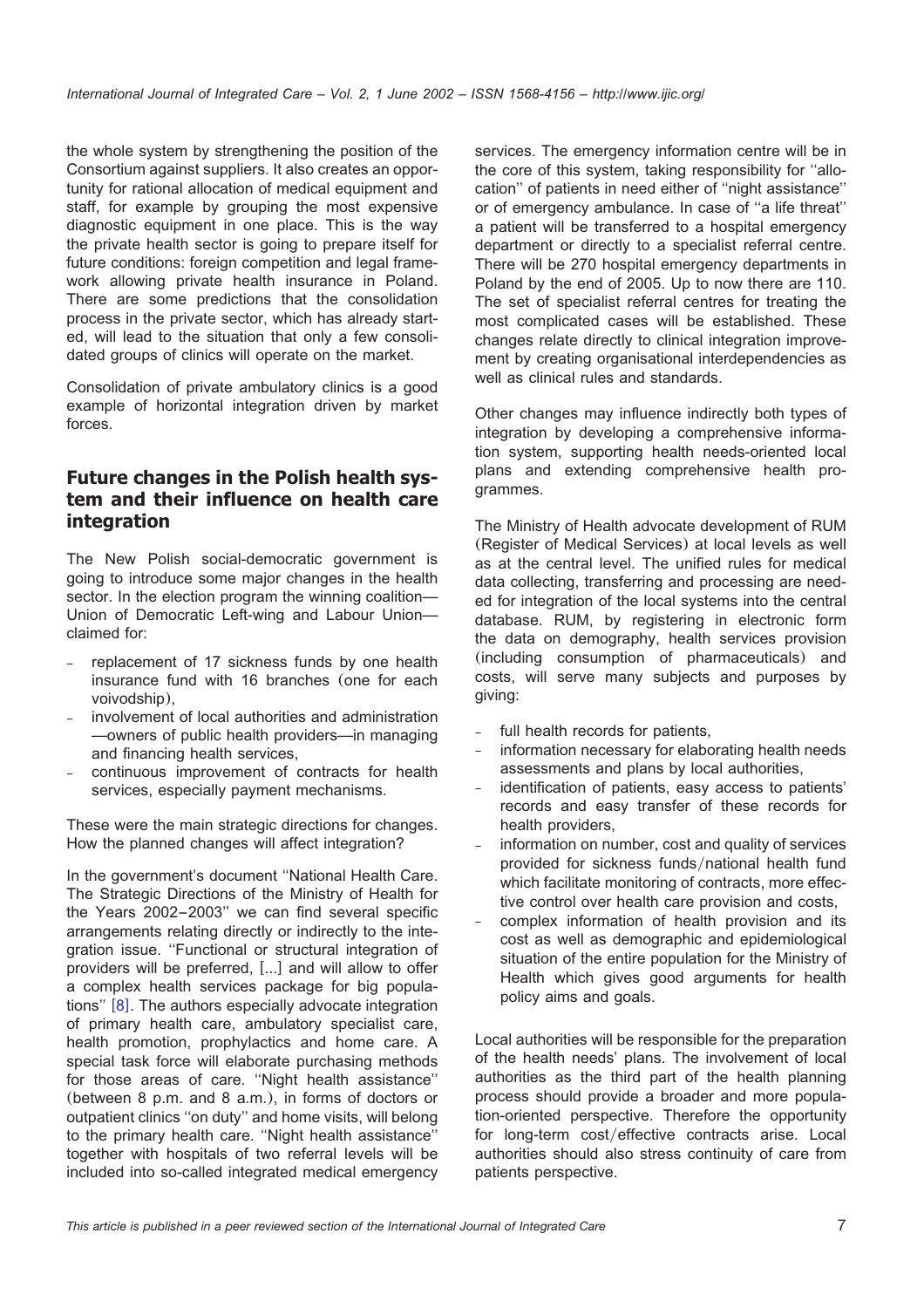# **Summary and conclusions**

In the decade of the 1990s a strong trend toward diversification and deregulation in the Polish health care system occurred. In 1999 a compulsory health insurance system replaced the previous state model. The sharp split between purchasing agencies, i.e. sickness funds and health care providers (both public and private) set quasi-market conditions, in which providers had to compete over health care contracts and had to attract patients due to their freedom of choice. The lack of unified financing/reimbursement mechanisms led to a wide variation of different agreements between sickness funds and individual providers.

Many factors and forces contributed to the disintegration of Polish health care in the 1990s. The first one was increasing the number of providers and substantial changes in ownership structure of health care institutions. By the end of 2001 the overall number of health care institutions reached approximately 13,500. Only 2000 of them remained public. For comparison at the beginning of the 1990s there were about 700 integrated health care institutions (ZOZs), about 50 university hospitals and countrywide health institutes of the third referral level. They represented the public health sector. The non-public sector consisted of 365 ambulatory clinics in health co-operatives. Therefore Poland experienced a huge restructuring process within the health care providers sector. As a result it became bigger and much more diversified in terms of ownership, legal status and scope of activities. There is a commonly agreed thesis in management theory that the more complex and more diversified the system, the greater is the need for integration which can be achieved by using a set of multiple and different integrating mechanisms. ''Paradox. Increased differentiation creates the need for greater integration. However, integration becomes more difficult to ac-hieve as differentiation increased" [[10](#page-9-0)]. But in the 1990s the focus was much more on institutional diversification, including privatisation, than on integration issues. The mechanisms for integration were not prepared and even the need for integration was not enlightened or treated as priority.

In 1999 the new health-insurance model introduced ''quasi-market'' logic, i.e. financing health care institutions was replaced by financing health care services provided in both public and private health institutions. The new purchasing agencies (sickness funds) as well as health institutions were not fully prepared for effective contracting. There were not countrywide regulations. In individual contracts between providers and sickness funds different payment mechanisms, different tariffs and clauses were applied. Such an approach led to different financial results of health care providers and also to significant differences in health care provision and access to health care among regions.

Sickness funds and health care providers were not prepared for contracting a ''package'' of integrated services and not interested in promoting networks of integrated providers. At the beginning every provider rather tended to apply autonomous contracting strategies with sickness funds.

In the year 2000 some sickness funds started to develop more sophisticated payment mechanisms for hospital care (based on DRG logic), but separate ones. Both public payers (i.e. sickness funds and the Ministry of Health responsible for contracting highly specialised medical procedures) and providers were concentrated much more on designing appropriate specific payment mechanisms for each type of health care service (especially acute hospitals) rather than on such financial and organisational mechanisms which could lead to integration of activities from health need/patients' perspective.

At the same time some tendencies toward interorganisational and intra-organisational integration occurred, driven mainly by providers themselves. They expected financial as well as clinical gains as a result of integration processes.

We can observe an influence of market forces toward integration.

Both public and private providers understood quite early that an offer of broader range of health services was a good way to attract patients. The regulations gave free choice of patients in selecting providers. Some of the providers have decided to apply such types of market strategy, which offer a package of services. Ambulatory clinics have invited patients by extending their scope of activities: providing not only primary health care, but also specialist ambulatory care, many diagnosis services, emergency night services, rehabilitation. Hospitals have opened primary and specialist ambulatory clinics, developed diagnostic infrastructure serving both inpatient and outpatient activity.

Clinical functional integration within inter-organisational vertical networks not only attracts patients but also gives opportunities for savings, more rational allocation and use of resources. Such integration is of crucial significance in the circumstances in which the public purchasers, having monopoly's position, impose low prices.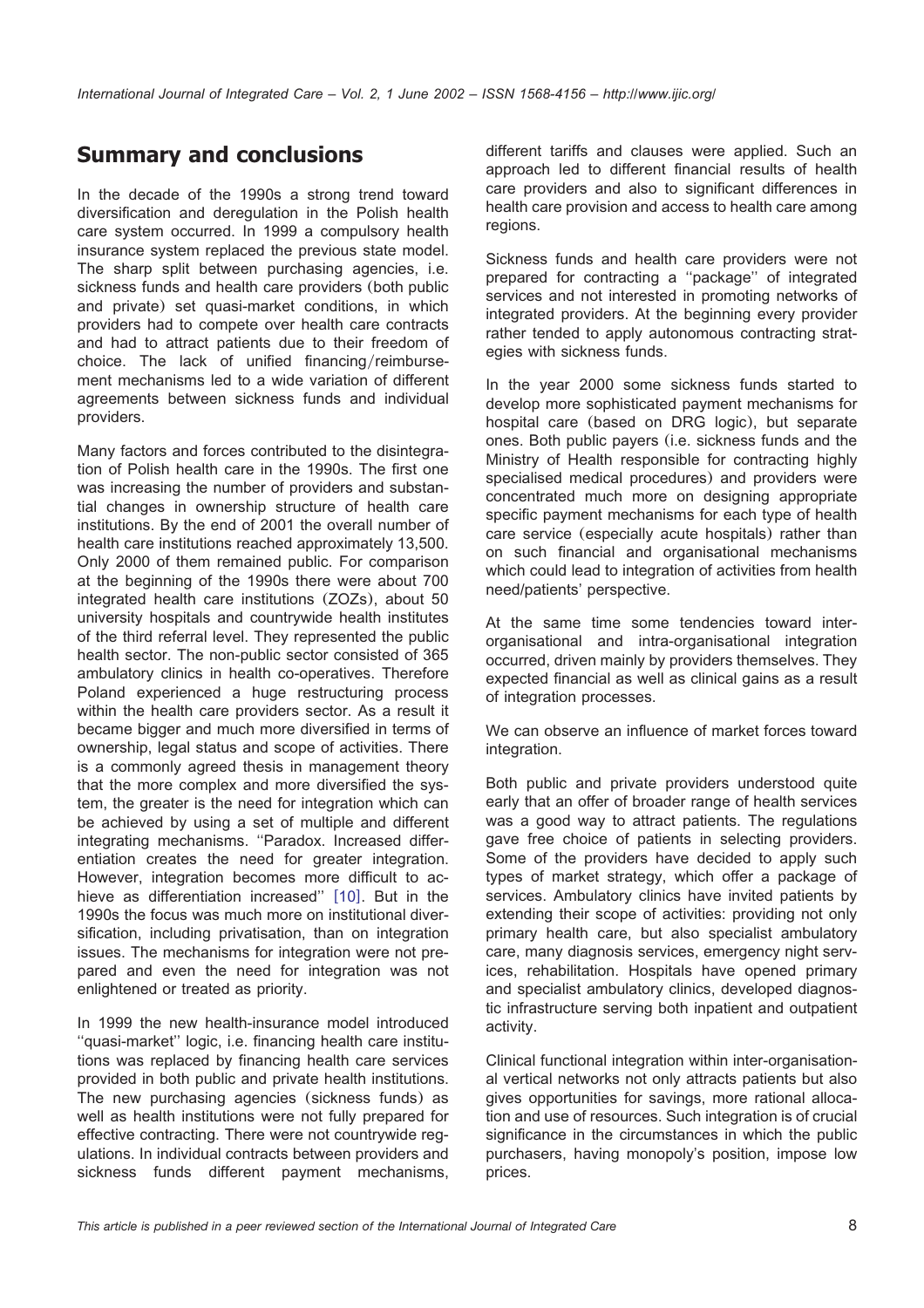<span id="page-8-0"></span>Health care providers are aware of future problems. Feeling the threat of a new competition (commercial insurance firms and foreign providers), they try to undertake such organisational and managerial changes, which can give them a competitive advantage. The strategy is obvious—provision of high quality health services at lower costs. Organisational and clinical integration can serve as a tool for such a strategy.

Consolidation of many different health activities under one organisational umbrella may also serve as a means for risk sharing. A short-term contracting perspective (one year) as well as ever changing payment mechanisms, prices and limits imposed by sickness funds put health care institutions' management in a very difficult position. Having a package of different health services, managers give themselves room for equalising financial risk in the price-number negotiations with strong public purchasers. Organisational consolidation is not equal to clinical integration but gives foundations and good stimulus to it. The dynamic development of information technology and data bases created at different system's levels (the Ministry of Health, sickness funds, health care institutions) accompanied the legal, institutional and financial changes in the health care system during the 1990s. Much more information was obtained by decisionmakers. Giving a reach and a more specific picture of the activities within health systems, databases set a solid fundamental for realising and facilitating health care integration. The idea of RUM (Register of Health Services), which was initially used to manage integrated local health system has been taken and applied by some sickness funds. The electronic cards have replaced traditional paper documentation. Recently the Ministry of Health has declared the introduction of a countrywide RUM information system for health data

management. Such a system will serve as a means for data collection on health providers, health provision and cost and replace paper medical documentation generated by general practitioners and other ambulatory doctors, hospitals, sickness funds, and future national fund with its branches. It can be used as a detector of double-reported services, of treatment paths in health system, thus such a system may be seen as a device for achieving cost control, economy of scale as well as ensuring more effective and efficient treatment. The opponents of the central RUM system claim that it will be a tool for unneeded centralisation of the whole public health sector. They also advocate a careful design of the central RUM system based on detailed specification of decisionmakers' needs.

Nowadays the government and the opposition agree that in the course of the reforms in the 1990s the Polish health care system became decomposed and disintegrated. Responsibility and accountability of purchasers, providers and authorities has been unclear. However, both sides argue about the ways, mechanisms and tools for regaining integration and accountability. The government claims for national health system, unification of structures, networks, contracts, tariffs and standards designed by the Ministry of Health whilst the opposition advocates for the further development of the current health insurance model by evolutionary changes toward improved access to the health care, improved payment mechanisms, clarification of responsibilities, co-operation of providers aimed at clinical integration.

It seems that many people realise there is a need for integration in the Polish health care system and the debate on the methods of achieving it has been opened.

## **References**

- 1. Brown M, McCool BP. Vertical integration: exploration of a popular strategic concept. In: Brown M, editor. Health care management. Strategy, structure & process. Gaithersburg, Maryland: Aspen Publishers, Inc.; 1992. p. 68–87.
- 2. Clement JP. Corporate diversification: expectations and outcomes. In: Brown M, editor. Health care management. Strategy, structure & process. Gaithersburg, Maryland: Aspen Publishers, Inc.; 1992. p. 115.
- 3. Herzlinger RE. Creating new health care ventures. The role of management. Gaithersburg, Maryland: Aspen Publishers, Inc.; 1992. p. 22.
- 4. Health Care Systems in Transition. Poland, 1999, European Observatory on Health Care Systems. Available from: http://www.who.dk/document/e67136.pdf p. 5.
- 5. Horoch A, Jarosz M, Masiakowski A, Stępień M. Rejestr Usług Medycznych (RUM). Pilotowe wdrożenie w Czarnkowie. Ministerstwo Zdrowia i Opieki Społecznej, Wojewoda Pilski, 1995; Register of Medical Services (RUM). Pilot implementation in Czarnków. Ministry of Health and Social Welfare, Voivode of Piła; 1995.
- 6. Knoke D. Organizing for collective action. New York: The Political Economies of Associations; 1990. pp 124–31.
- 7. Moorhead G, Griffin R. Organizational behaviour. 3rd ed. Boston: Managing People and Organizations; 1992. p. 635.
- 8. Narodowa Ochrona Zdrowia. Strategiczne kierunki Ministerstwa Zdrowia na lata 2002–2003, Warszawa, 28 marca 2002. Strona internetowa MZ: www.mz.gov.pl [National Health Care. The Strategic Directions of the Ministry of Health for the Years 2002–2003, Warsaw, 28 March 2002. Available from: www.mz.gov.pl].